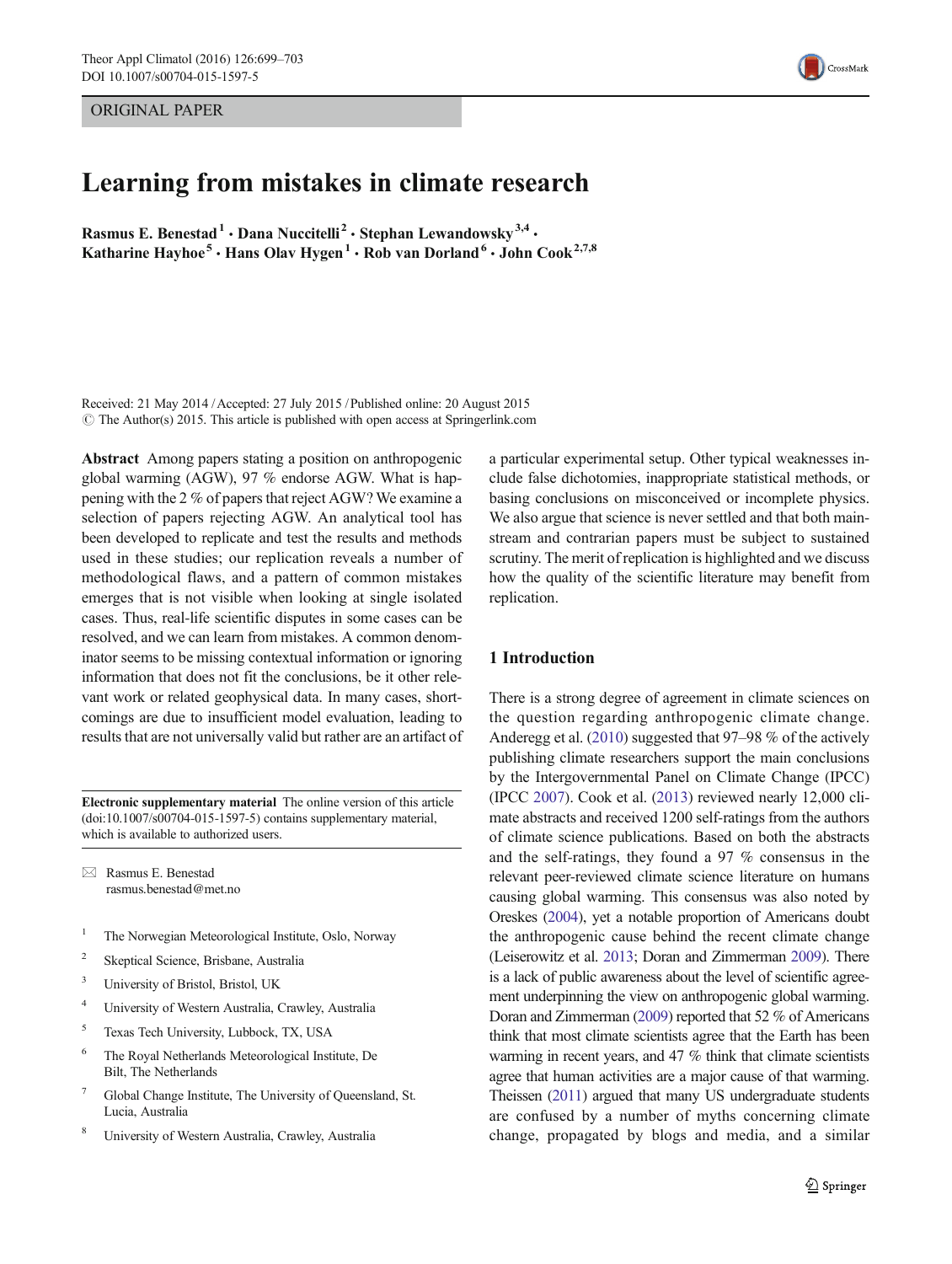"consensus gap" exists in other countries, for example Australia (Leviston et al. [2012;](#page-4-0) Lewandowsky et al. [2013\)](#page-4-0).

This gap of perception can be traced in part to a small number of contrarian papers that have appeared in the scientific literature and are often cited in the public discourse disputing the causes of climate change (Rahmstorf [2012\)](#page-4-0). The message from these has been picked up by the media, a number of organizations, and blogs and has been turned into videos. For instance, a claim that the atmospheric greenhouse effect is "saturated" by a Canadian organization called "Friends of Science" is supported by one contrarian paper (Miskolczi [2010](#page-4-0)). A handful of papers (Shaviv [2002](#page-4-0); Svensmark [1998;](#page-4-0) Friis-Christensen and Lassen [1991;](#page-4-0) Marsh and Svensmark [2000](#page-4-0)) have provided a basis for videos with titles such as "The Global Warming Swindle" and "The cloud mystery." These have targeted the lay public, who have been left with the impression that greenhouse gases (GHGs) play a minor role in global warming and that the recent warming has been caused by changes in the sun. In the USA, the "Nongovernmental International Panel on Climate Change" (NIPCC) report (Idso et al.  $2009$ ; NIPCC  $2013$ ), the "Science & Environmental Policy Project^ (SEPP), and the Heartland Institute have played an active role in the public discourse, providing a platform for the public dissemination of papers at variance with the notion of anthropogenic climate change. In Norway, there have been campaigns led by an organization called "Klimarealistene" which dismisses the conclusions drawn by the IPCC. This Norwegian organization has fed the conclusions from contrarian papers into schools through leaflets sent to the headmasters (Newt and Wiik [2012](#page-4-0)), following an example set by the Heartland Institute. They have also used a popular website [\(www.forskning.no\)](http://www.forskning.no/) to promote such controversial papers targeting schools and the general public.

Misrepresentation of the climate sciences is a concern, and Somerville and Hassol [\(2011](#page-4-0)) have called for the badly needed voice of rational scientists in modern society. There have been attempts in the scientific literature to correct some misconceptions, such as a myth regarding an alleged recent "slow-down" in global warming, a so-called hiatus. Easterling and Wehner [\(2009](#page-4-0)) showed that natural variations give rise to reduced or even negative temperature trends over brief periods; however, this is due to stochastic fluctuations about an underlying warming trend (Foster and Rahmstorf [2011\)](#page-4-0). Balmaseda et al. [\(2013](#page-3-0)) suggested that changes in the winds have resulted in a recent heat accumulation in the deep sea that has masked the surface warming and that the ocean heat content shows a steady increase. Examples of setting the record straight include both scientific papers (Legras et al. [2010;](#page-4-0) Masuda et al. [2006](#page-4-0)) and blogs such as Climate Dialogue (Vasileiadou [2013\)](#page-4-0), SkepticalScience.com, and RealClimate.org (Rapley [2012\)](#page-4-0).

The current situation for the climate sciences has been described as "a struggle about the truth of the state of climate" (Romm [2010\)](#page-4-0), and a number of books even claim that climate science myths have been introduced to society in a distorted way, causing more confusion than enlightenment (Oreskes and Conway [2008](#page-4-0); Gelbspan [1997;](#page-4-0) Hoggan et al. [2009;](#page-4-0) Mooney [2006](#page-4-0)). Unjustified claims and harsh debates are not new (Sherwood [2011\)](#page-4-0); history shows that they have been part of the scientific discourse for a long time. There are few papers in the literature that provide comprehensive analyses of several contrarian papers, and hence, a pattern of similarities between these may go unnoticed. Writing collections of replications of past papers is not the norm, but it is difficult to get published in journals with a set of expected formats or because of high likelihood that one reviewer does not like the implications or conclusions. Some journals do not even allow comments.

An interesting question is whether mistakes are random events or if a number of papers share common flaws of logic or methodology. We expect that scientific papers in general form networks by citing one another, and it is interesting to ask whether conclusions drawn in flawed papers are independent of each other or if errors propagate through further citation. To address this question, we need to identify errors through replicating previous work, following the line from the original information source, via analysis, to the interpretation of the results and the final conclusions, testing methods and assumptions. The objective of this paper is to present an approach to documenting and learning from mistakes. Errors and mistakes are often considered to be an essential ingredient of the learning process (Bedford [2010;](#page-3-0) Bedford and Cook [2013](#page-4-0)), creating potential learning material. The supporting material (SM) contains a number of case studies with examples of scrutiny and replication, providing an in-depth analysis of each paper (Benestad [2014a\)](#page-4-0). Accompanying open-source software (also part of the SM) includes the source code for all of the analyses (Benestad [2014b](#page-4-0), [c](#page-4-0)). An important point is that this software too is open to scrutiny by other experts and, in the case of replication, represents the "hard facts" on which the SM and this paper are based.

### 2 Results

We review and summarize differences and common features of 38 contrarian papers that dispute anthropogenic global warming. We first grouped the papers into five categories describing how their conclusions depend the analytical setup, statistics, mathematics, physics, and representation of previous results. Most papers fell into the the "analytical setup" category, and a common logical failure found in these papers was either starting with false assumptions or executing an erroneous analysis. Starting with false assumptions was common in the attribution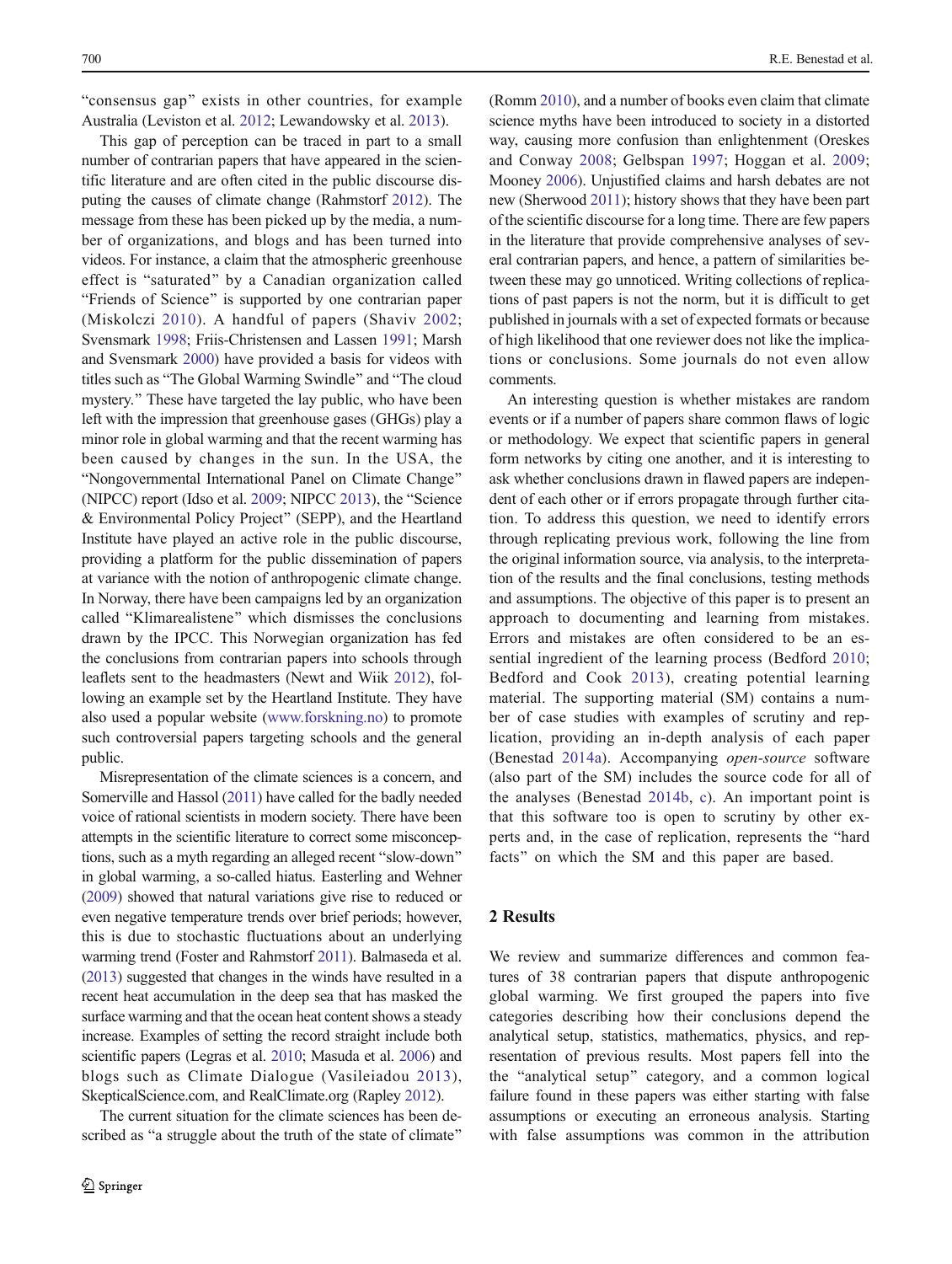studies reporting that astronomical forcings influence Earth's climate. Examples of an erroneous analysis found in these papers included improper hypothesis testing and incorrect statistics.

A common feature across all categorieswas a neglect of contextual information, such as relevant literature or other evidence at variance with their conclusions. Several papers also ignored relevant physical interdependencies and consistencies. There was also a typical pattern of insufficient model evaluation, where papers failed to compare models against independent values not used for model development (out-of-sample tests). Insufficient model evaluation is related to over-fitting, where a model involves enough tunable parameters to provide a good fit regardless of the model skill. Another term for over-fitting is "curve fitting," and several such cases involved wavelets, multiple regression, or long-term persistence null models for trend testing. More stringent evaluation would suggest that the results yielded by several papers on our list would fail in a more general context. Such evaluation should also include tests for selfconsistency or applying the methods to synthetic data for which we already know the answer.

False dichotomy was also a common theme, for example, when it is claimed that the sun is the cause of global warming, leaving no room for GHGs even though in reality the two forcings may coexist. In some cases, preprocessing of the data emphasized certain features, leading to logical fallacies. Other issues involved ignoring tests with negative outcomes ("cherry" picking") or assuming untested presumed dependencies; in these cases, proper evaluation may reduce the risk of such shortcomings. Misrepresentation of statistics leads to incorrect conclusions, and "contamination" by external factors caused the data to represent aspects other than those under investigation. The failure to account for the actual degrees of freedom also resulted in incorrect estimation of the confidence interval.

One common factor of contrarian papers included speculations about cycles, and the papers reviewed here reported a wide range of periodicities. Spectral methods tend to find cycles, whether they are real or not, and it is no surprise that a number of periodicities appear when carrying out such analyses. Several papers presented implausible or incomplete physics, and some studies claimed celestial influences but suffered from a lack of clear physical reasoning: in particular, papers claiming to report climate dependence to the solar cycle length (SCL). Conclusions with weak physics basis must still be regarded as speculative.

## 3 Discussion and conclusions

Here, we focus on a small sample of papers that have made a discernable mark on the public discourse about climate change; they were selectively picked for close-up study rather

than randomly sampled for a statistical representation. Perhaps the most common problem with the cases examined here was missing contextual information ("the prosecutor's fallacy^ (Wheelan [2013\)](#page-4-0)), and there are several plausible explanations for why relevant information may be neglected. The most obvious explanation is that the authors were unaware of such facts. It takes experts to make proper assessments, as it requires scientific skills, an appreciation of both context and theory, and hands-on experience with computer coding and data analysis. There is tacit knowledge, such as the limitation of spectral methods and over-fitting, which may not be appreciated by newcomers to the fields of climate science andclimatology. In some cases, the neglect of relevant information may be linked to defending one's position, as seen in one of the cases with a clear misrepresentation of another study (Benestad [2013](#page-4-0)). We also note that several of these papers involved the same authors and that the different cases were not independent even if they involved different shortcomings. Some of the cases also implied interpretations that were incompatible with some of the other cases, such as pronounced externally induced geophysical cycles and a dominant role of long-term persistence (LTP); slow stochastic fluctuations associated with LTP make the detection of meaningful cycles from solar forcing difficult if they shape the dominant character in the geophysical record.

There were also a group of papers (Gerlich and Tscheuschner [2009](#page-4-0); Lu [2013;](#page-4-0) Scafetta [2013](#page-4-0)) that were published in journals whose target topics were remote from climate research. Editors for these journals may not know of suitable reviewers and may assign reviewers who are not peers within the same scientific field and who do not have the background knowledge needed to carry out a proper review. The peer review process in itself is not perfect and does not guarantee veracity (Bohannon [2013](#page-4-0)). It is well known that there have been some glitches in the peer review: a paper by Soon and Baliunas ([2003](#page-4-0)) caused the resignation of several editors from the journal Climate Research (Kinne [2003](#page-4-0)), and Wagner (Wagner et al. [2011\)](#page-4-0) resigned from the editorship of Remote Sensing over the publication of a paper by Spencer and Braswell [\(2010\)](#page-4-0). Copernicus Publications decided on 17 January 2014 to cease the publication of PRP to distance itself from malpractice in the review process that may explain some unusual papers (Benestad [2013;](#page-4-0) Scafetta [2013\)](#page-4-0). The common denominators identified here and in the SM can provide some guidelines for future peer reviews.

The merit of replication, by reexamining old publications in order to assess their veracity, is obvious. Science is never settled, and both the scientific consensus and alternative hypotheses should be subject to ongoing questioning, especially in the presence of new evidence and insights. True and universal answers should, in principle, be replicated independently, especially if they have been published in the peer-reviewed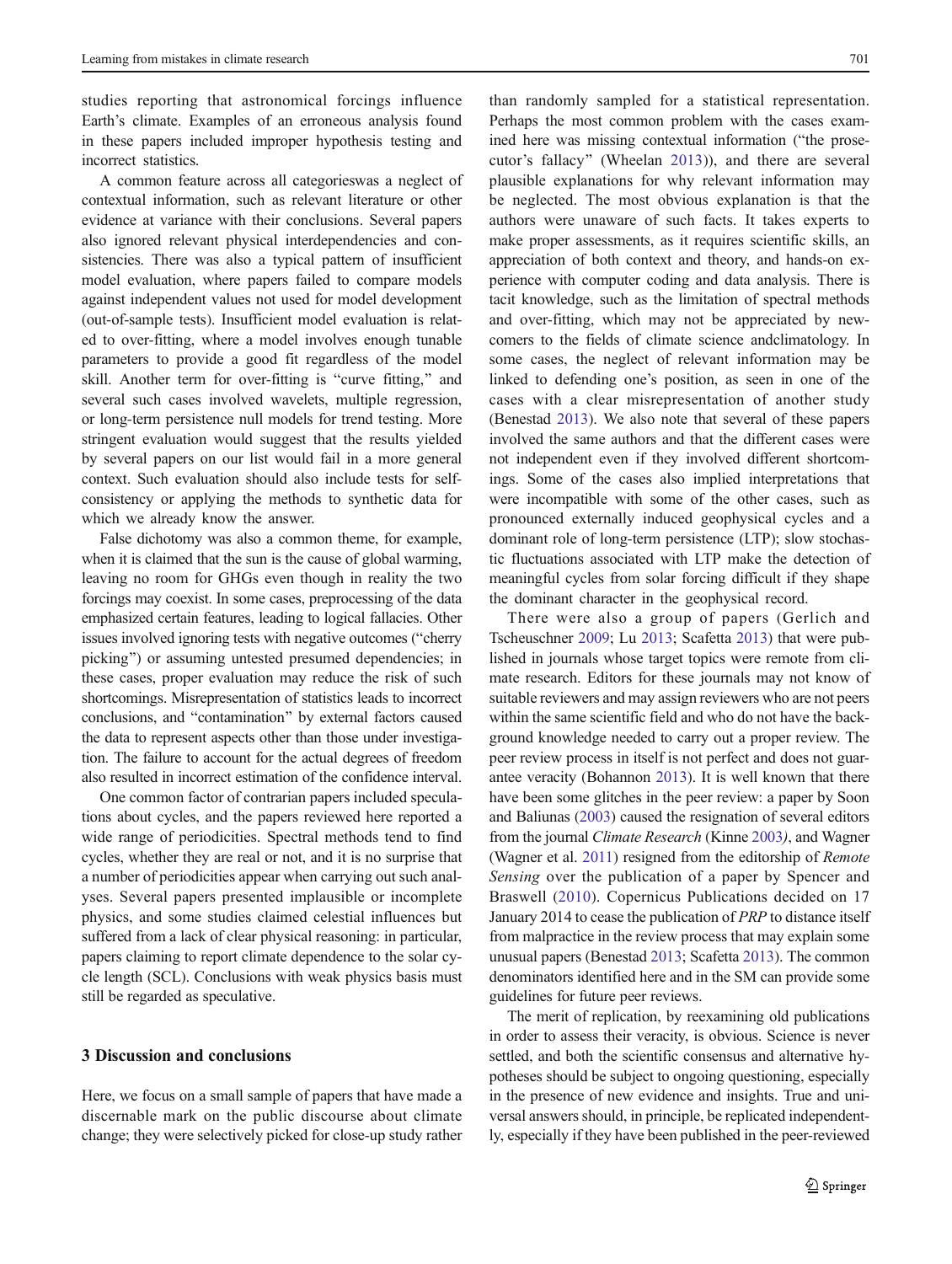<span id="page-3-0"></span>scientific literature. Open-source code and data provide the exact recipe that lead to conclusions, but a lack of openness and transparency may represent one obstacle to resolving scientific disputes and progress, such as a refusal to share the code to test diverging conclusions (Le Page [2009\)](#page-4-0). Indeed, open-source methods are not the current norm for published articles in the scientific journals, and data are often inaccessible due to commercial interests and political reasons.

Bedford  $(2010)$  argued that "agnotology" (the study of how and why we do not know things) presents a potentially useful tool to explore topics where knowledge is or has been contested by different people. The term "agnotology" was coined by Proctor and Schiebinger (2008), who provided a collection of essays addressing the question "why we don't know what we don't know?^ Their message was that ignorance is a result of both cultural and political struggles as well as an absence of knowledge. The counterpart to agnotology is epistemology, for which science is an important basis. The scientific way of thinking is an ideal means for resolving questions about causality, providing valuable guidance when there are conflicting views on matters concerning physical relationships.

It is widely recognized that climate sciences have profound implications for society (IPCC [2007](#page-4-0)), but one concern is that modern research is veering away from the scientific ideal of replication and transparency (Cartlidge [2013a](#page-4-0); The Economist [2013\)](#page-4-0). Unresolved disputes may contribute to confusion if one view is based on faulty analysis or logic (Theissen [2011](#page-4-0); Rahmstorf [2012](#page-4-0)) and are especially unfortunate if the society has to make difficult choices depending on non-transparent knowledge, information, and data. High-profile papers, results influencing decision making, and controversial propositions should be replicated, and openness is needed to avoid nonepistemic consensus and "group think." It is important that scrutiny and debate are sustained efforts and address both the scientific consensus and alternative views supported by scientific evidence. It is also important that critiques and debates are conveyed by the scientific literature when past findings are challenged. The assessments made by the IPCC could highlight the merit of replication, confirmation, and falsification; however, critics argue that it has failed to correct myths about climate research (Pearce ([2010](#page-4-0)). The message from the IPCC assessment reports would be more robust if it also made available the source code and data from which its key figures and conclusions are derived. The demonstrations provided here in the SM may serve as an example (Pebesma [2012](#page-4-0)), and there are already existing examples where there is free access to climate data (Lawrimore et al. [2013](#page-4-0); Cartlidge [2013b\)](#page-4-0).

# 4 The method

The 38 papers selected for this study have all contributed to the gap in perception on anthropogenic climate change between the general public and climate scientists. The sample was drawn based on expert opinion according to the criterion of being contrarian papers with high public visibility and with results that are not in agreement with the mainstream view. The sample was highly selective and meant for replication and the identification of errors rather being a representative statistical sample reflecting the volume of scientific literature. One objection to the selection of the cases here may be that they introduce an "asymmetry" through imperfect sampling; however, the purpose was not to draw general conclusions about the entire body of scientific literature but to learn from mistakes. There may also be flawed papers agreeing with the mainstream view, but they have little effect on the gap of perception between the public perception and the scientific consensus.

The analysis was implemented in the R environment (R Development Core Team [2004\)](#page-4-0). This choice was motivated by the fact that R is free and runs on all common computer platforms, and has accessible online manuals and documentation. R is a scripting language with intuitive logic that provides the opportunity to create R packages (Pebesma [2012](#page-4-0)) with open-source computer code, user manual pages, necessary data, and examples. All the results and demonstrations presented in this paper are available in the R package "replicationDemos" (version 1.12) provided as supporting material [\(Benestad 2014b,](#page-4-0) [c\)](#page-4-0). In other words, it includes both the ingredients and the recipe for the analyses discussed here.

Acknowledgments Part of the material presented here has was inspired by posts written for [www.RealClimate.org](http://www.realclimate.org/), but the paper has evolved over time based on input from comments in the review and discussion process, where several of the authors of the papers discussed here have had their say. We are also grateful for valuable comments from Oskar Landgren and Øyvind Nordli.

Open Access This article is distributed under the terms of the Creative Commons Attribution 4.0 International License (http:// creativecommons.org/licenses/by/4.0/), which permits unrestricted use, distribution, and reproduction in any medium, provided you give appropriate credit to the original author(s) and the source, provide a link to the Creative Commons license, and indicate if changes were made.

#### References

- Proctor R N., Schiebinger L (eds) (2008). Agnotology: the making and unmaking of ignorance. Stanford University Press, Stanford
- Anderegg WRL, Prall JW, Harold J, Schneider SH (2010) Expert credibility in climate change. PNAS 107:12107–12110
- Balmaseda MA, Trenberth KE, and Källén E (2013) Distinctive climate signals in reanalysis of global ocean heat content. Geophys Res Lett. doi: [10.1002/grl.50382](http://dx.doi.org/10.1002/grl.50382)
- Bedford D (2010) Agnotology as a teaching tool: learning climate science by studying misinformation. J Geogr 109:159–165